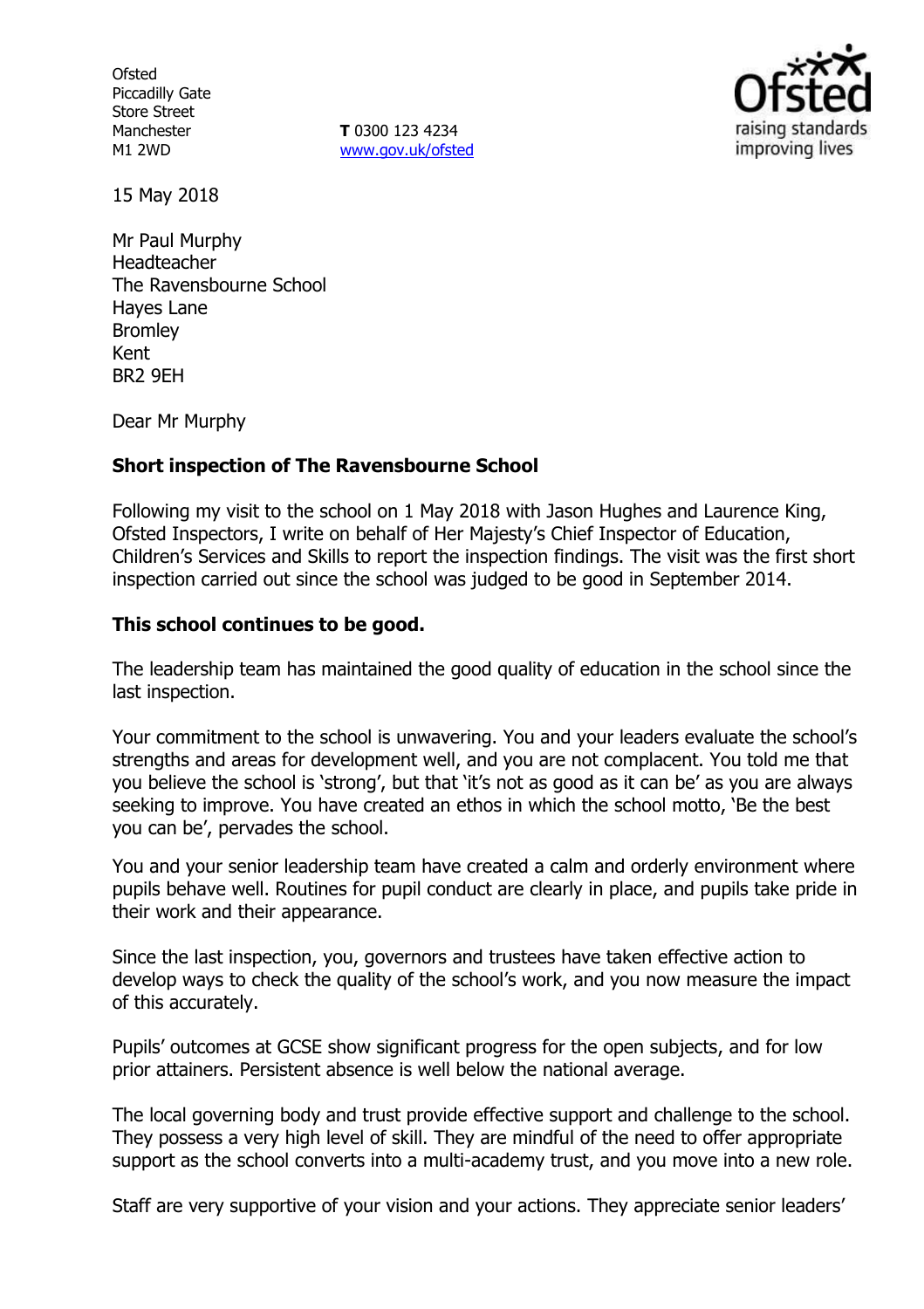

support and the personal development opportunities with which they are provided. Staff particularly appreciate the links that you and senior leaders have made with other schools and subject experts. One member of staff said: 'We have lots of opportunities; senior leaders are really receptive, and we really want to improve.'

## **Safeguarding is effective.**

Safeguarding policies and procedures are in line with statutory requirements. You and your leaders check carefully that staff are suitable to work with pupils, and trustees monitor this carefully. Staff receive regular up-to-date training on how to keep children safe. Those who join the school mid-year are provided with an induction programme, which focuses on safeguarding. Your team is persistent in its actions to work closely with external agencies to keep vulnerable pupils safe and offer them timely support.

Pupils are taught well about how to keep themselves safe and how to report bullying. Pupils spoken to during the inspection said that they feel that the school is safe and that the buddy programme, 'Big brother, big sister', provides them with a safe haven. Visiting speakers such as the police and mental health experts work with the pupils on how to look after themselves in a range of situations.

# **Inspection findings**

At the start of the inspection, four areas of focus were agreed.

- The first of these was to look at pupils' progress and outcomes in GCSE science. This is because outcomes for all pupils in science have been below the national average for two years, and their progress has been significantly below. You acknowledge that there have been staffing and recruitment issues in this subject area. However, there is now a more stable team of science teachers in place. You and senior leaders are providing effective support for the new science leader. A detailed review of the science curriculum has taken place, and teachers work effectively together to plan their lessons. This provides greater consistency of teaching across the department. Some pupils commented positively that they have seen improvements in the teaching of science. Consequently, pupils' progress in this area has improved.
- The second area of focus was looking at the progress that disadvantaged, middle prior attainers and most-able pupils make in mathematics. For the last two years, these pupils have made less progress than pupils nationally. Your senior leadership team and leader for mathematics have a clear vision of how to improve teaching. They have put into place a precise plan of action to secure improvements in pupils' learning. Tracking of pupils' progress is thorough, as are the transition arrangements from primary school. This information provides teachers with accurate information about what the pupils know already, and what their next steps in learning should be. Effective planning, targeted interventions and the good use of other adults in the classroom were evident in the lessons observed. As a result, current pupils make better progress, irrespective of their starting points. Information provided by the school and work in pupils' books show that the progress of pupils in mathematics is now in line with the progress that pupils make in their other subjects.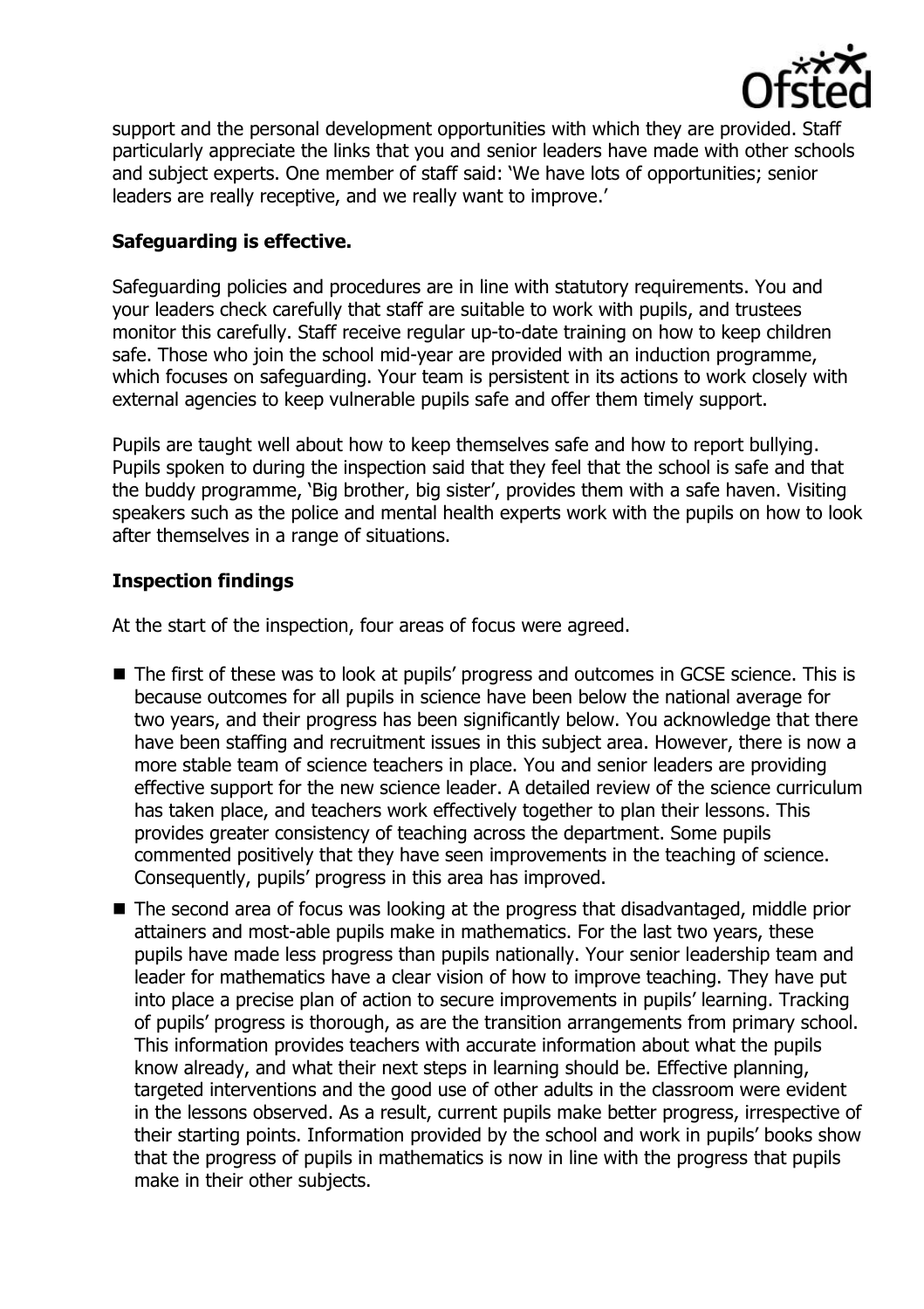

- Thirdly, we agreed to explore the progress of disadvantaged pupils. In the past, disadvantaged pupils have not made the progress that they should. You have instigated a range of strategies, such as mentoring and one-to-one tutoring. Additional resources are provided so that disadvantaged pupils can access examination revision guides and homework placed on the school's computer system. All class teachers are aware of who the disadvantaged pupils in their classes are, and they regularly discuss their progress and possible interventions with leaders. As a result, disadvantaged pupils are now making progress in line with that of pupils nationally.
- The final area of focus for the inspection was the progress of higher and middle prior attainers in academic A-level courses. This was because progress at A level has been below the national average for the past three years. You have a strong leader in place in the sixth form. They have an accurate understanding of the strengths and weaknesses of 16−19 study programmes and have implemented a number of actions to secure improvements. These include closer work with examination boards, a review of subject curricula and development of teaching resources to stretch and challenge the most able students. Students take part in subject-specific seminars to challenge their thinking. Teachers give helpful feedback and question skilfully, in order to secure good progress for the most able. On the day of the inspection, this was particularly evident in further mathematics, physics, history and geography.

## **Next steps for the school**

Leaders and those responsible for governance should ensure that:

- $\blacksquare$  strong teaching is consistent across the whole mathematics department so that all groups of pupils make strong progress
- $\blacksquare$  effective leadership in science is firmly embedded so that pupils make sustained and substantial progress.

I am copying this letter to the chair of the governing body, chair of the board of trustees, the regional schools commissioner and the director of children's services for Bromley. This letter will be published on the Ofsted website.

Yours sincerely

Heidi Swidenbank **Ofsted Inspector**

## **Information about the inspection**

The inspection started with a self-evaluation of the school's performance. Inspectors looked at a range of school documentation, including current information about pupils' progress, safeguarding case studies and employment checks on staff. Inspectors visited lessons, looked at work and had discussions with staff and pupils. Inspectors could not review the surveys as no pupils or members of staff responded to these. Meetings were